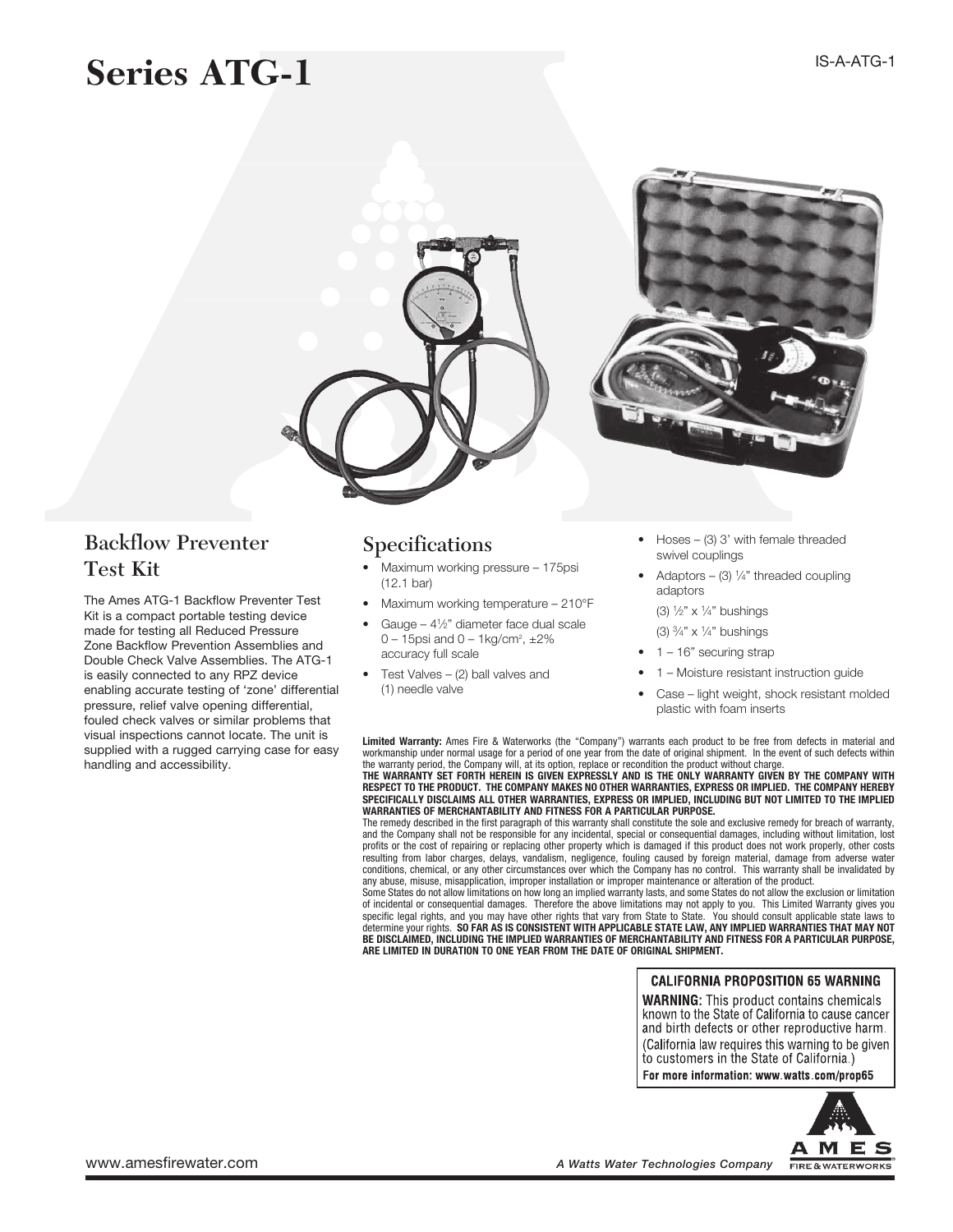## Testing — Reduced Pressure Zone Assemblies

Reduced Pressure Zone Assemblies must be inspected and tested periodically, in accordance with local codes, to ensure proper operation of check valves within the unit.

A differential pressure gauge is recommended for Test No. 1 rather than a manometer for the following reasons: It utilizes minimum time to perform the test. It eliminates the necessity of closing the inlet ball valve which could release pipe scale and foreign matter into the backflow preventer. Only a slight amount of water is 'spilled' in test. A mercury manometer could cause a pollution hazard.

#### Test Set Up

#### Reduced Pressure Zone Assembly

Close Valves A, B and C on Test Kit.

Connect high side hose to test cock #2

Connect low side hose to test cock #3. Close shutoff #2.

Open test cocks #2 and #3. Open vent valve C.

Open 'high' valve A and bleed to atmosphere until all the air is expelled.

Close valve A. Open 'low' valve B and bleed to atmosphere until all air is expelled. Close 'low' valve B. Close 'vent' valve C. Connect vent hose to test cock #4.

#### Test Procedure

Reduced Pressure Zone Assembly *Field Test Equipment Required* Reduced Pressure Zone Backflow Preventer Test Kit

#### Test No. 1

Purpose: To test Check Valve No. 2 for tightness against reverse flow.

Requirements: Valve must be tight against reverse flow under all pressure differentials. Slowly open the 'high' valve A and the 'vent' valve C, and keep the 'low' valve B closed. Open test cock #4. Indicated pressure differential will decrease slightly. If pressure differential continues to decrease (until the vent opens) check valve #2 is reported as 'leaking'.

#### Test No. 2

Purpose: To test shutoff #2 for tightness.

Requirements: After passing Test No. 1, continue to Test No. 2 by closing test cock #2. The indicated pressure differential will decrease slightly. If pressure differential continues to decrease (approaching "zero"), shutoff #2 is reported to be "leaking".

#### Test No. 3

Purpose: To test Check Valve No. 1 for tightness. Requirements: Valve must be tight against reverse flow under all pressure differentials. Close 'high' valve A and open test cock #2. Close test cock #4. Disconnect vent hose at test cock #4. Open valves B and C, bleeding to atmosphere. Then closing valve B restores the system to a normal static condition. Observe the pressure differential gauge. If there is a decrease in the indicated value, Check Valve No. 1 is reported as "leaking".



Purpose: To test operation of pressure differential relief valve. Requirements: The pressure differential relief valve must operate to maintain the "zone" between the two check valves at least 2psi less than the supply pressure. Close 'vent' valve C. Open 'high' valve A. Open the 'low' valve B very slowly until the differential gauge needle starts to drop. Hold the valve at this position and observe the gauge reading at the moment the first discharge is noted from the relief valve. Record this as the opening differential pressure of the relief valve.

Note: It is important that the differential gauge needle drops slowly. Close test cocks #2 and #3. Use 'vent' hose to relieve pressure from test kit by opening valves A, B and C. Remove all test equipment and open shutoff #2.

Caution: To prevent freezing, hold Test Kit vertically to drain differential gauge and hoses prior to placing in case.

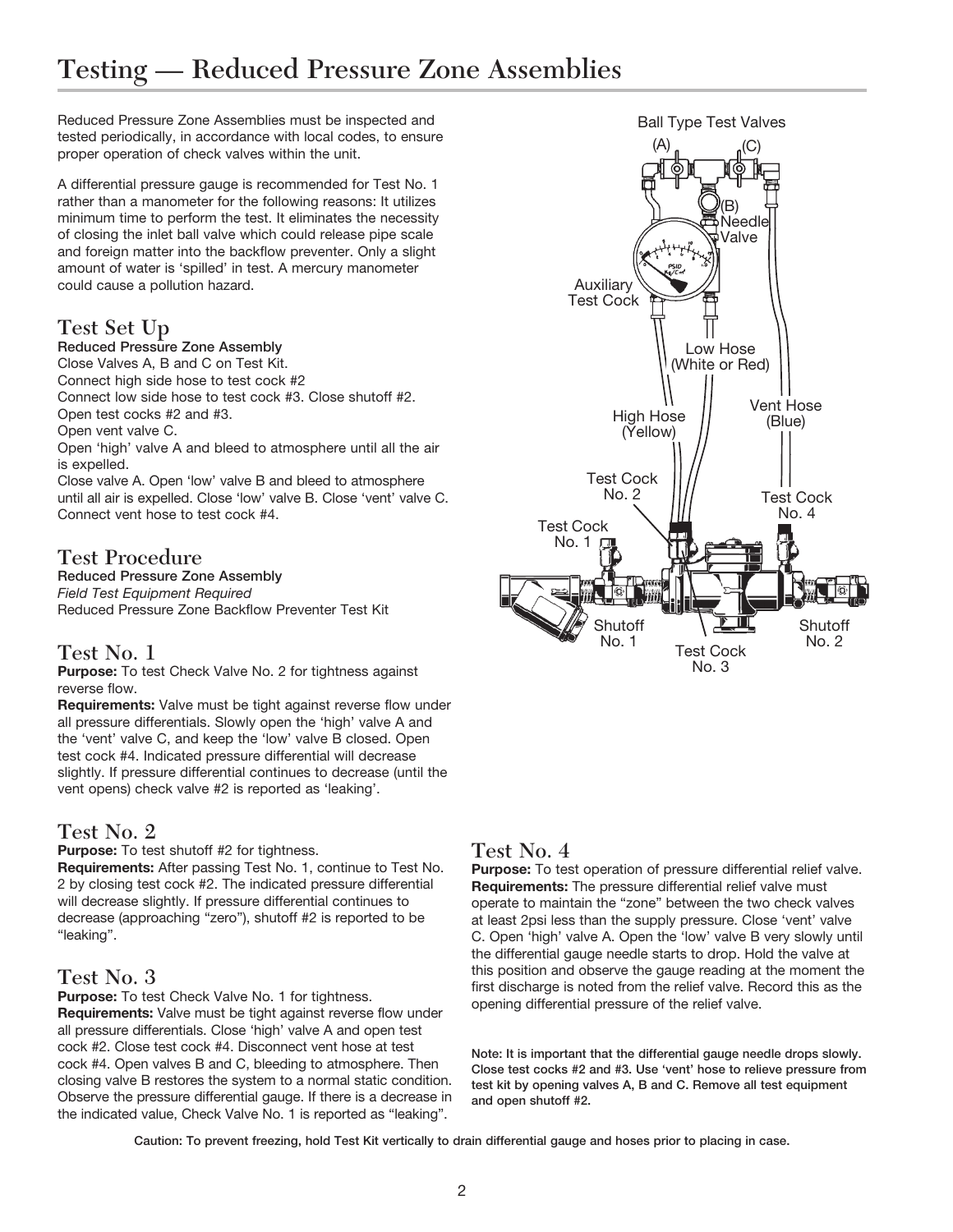## Problem Identification Procedures - For RPZ Assemblies

PROBLEM: Continuous or intermittent discharge from relief valve.

#### 1. When using differential pressure gauge

A. Check differential across No. 1 check valve

| Reading                 | <b>Problem</b>                       |
|-------------------------|--------------------------------------|
| 2 to 3 PSID             | Leak in No. 1 or No. 2 check valve   |
| 4 to 7 PSID and steady  | Malfunctioning pressure relief valve |
| 2 to 7 PSID fluctuating | Inlet pressure fluctuating           |

#### 2. Without using differential pressure gauge.

| A. Close gate valve No. 2  |                           |
|----------------------------|---------------------------|
| Result                     | Problem                   |
| If discharge stops         | Leak in No. 2 check valve |
| If discharge does not stop | Go to B                   |

B. Open No. 4 test cock to product a flow greater than differential relief valve discharge

| Result                     | Problem                                 |
|----------------------------|-----------------------------------------|
| If discharge stops         | Leak in No. 1 check valve               |
| If discharge does not stop | Malfunctioning pressure<br>relief valve |